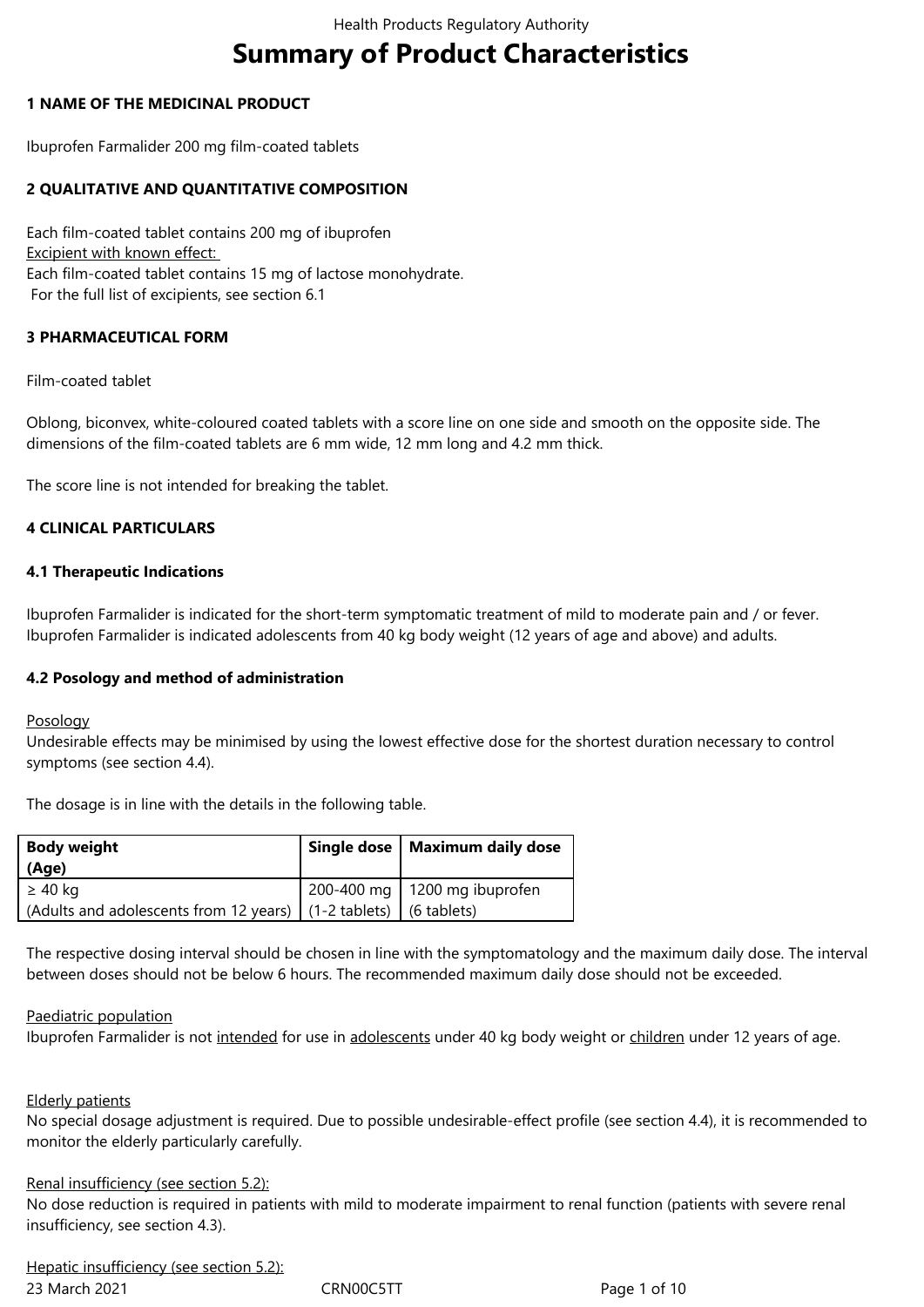No dose reduction is required in patients with mild to moderate impairment to hepatic function (patients with severe hepatic impairment, see section 4.3).

For short-term use only.

If in adolescents from 12 years this medicinal product is required for more than 3 days, or if symptoms worsen a doctor should be consulted.

If in adults this medicinal product is required for more than 3 days in the case of fever or for more than 4 days in the treatment of pain, or if symptoms worsen a doctor should be consulted.

Method of administration

For oral use.

The tablets should be swallowed whole with a glass of water.

In patients with a sensitive stomach, it is recommended to take this medicine during meals.

## **4.3 Contraindications**

- hypersensitivity to the active substance or to any of the excipients listed in section 6.1

- history of bronchospasm, asthma, rhinitis, urticaria, angioneurotic oedema or other allergic reactions after having used other non-steroidal anti-inflammatory drugs (NSAIDs).

- history of gastrointestinal haemorrhage or perforation related to previous treatment with NSAIDs.

- active, or history of recurrent peptic ulcer / haemorrhage (two or more distinct episodes of proven ulceration or haemorrhage).

- severe heart failure (NYHA Class IV).
- severe renal or severe hepatic impairment.
- unclarified blood-formation disturbances.
- during the third trimester of pregnancy (see section 4.6.).
- cerebrovascular or other active bleeding.
- severe dehydration (caused by vomiting, diarrhoea or insufficient fluid intake).

## **4.4 Special warnings and precautions for use**

Undesirable effects may be minimized by using the lowest effective dose for the shortest duration necessary to control symptoms.

Elderly:

The elderly have an increased frequency of adverse reactions to NSAIDs especially gastrointestinal bleeding and perforation which may be fatal. The elderly are at increased risk of the consequences of adverse reactions.

Ibuprofen should only be used with strict assessment of the benefit/risk ratio:

-Systemic lupus erythematosus as well as those with mixed connective tissue disease – due to increased risk of aseptic meningitis (see Section 4.8).

-Congenital disorders of porphyrin metabolism (e.g. acute intermittent porphyria).

Particularly careful monitoring by a doctor is required:

-Gastrointestinal disorders and chronic inflammatory intestinal disease (ulcerative colitis, Crohn´s disease) (see Section 4.8). -A history of hypertension and/or heart failure as fluid retention and oedema have been reported in association with NSAID therapy (see Section 4.3 and Section 4.8).

-Renal impairment as renal function may further deteriorate (see Section 4.3 and Section 4.8).

-Hepatic impairment (see Section 4.3 and Section 4.8).

-Directly after major surgery.

-In dehydration.

-In patients who suffer from hayfever, nasal polyps, chronic swelling of the nasal mucosa or chronic obstructive respiratory disorder as there is an increased risk of allergic reaction occurring. These may present as asthma attacks (so-called analgesic asthma), Quincke´s oedema or urticaria.

In patients who react allergically to other substances, as an increased risk of hypersensitivity reactions occurring also exists for them on use of ibuprofen.

**Respiratory** 

Bronchospasm may be precipitated in patients suffering from, or with a history of, bronchial asthma or allergic disease.

23 March 2021 **CRN00C5TT** Page 2 of 10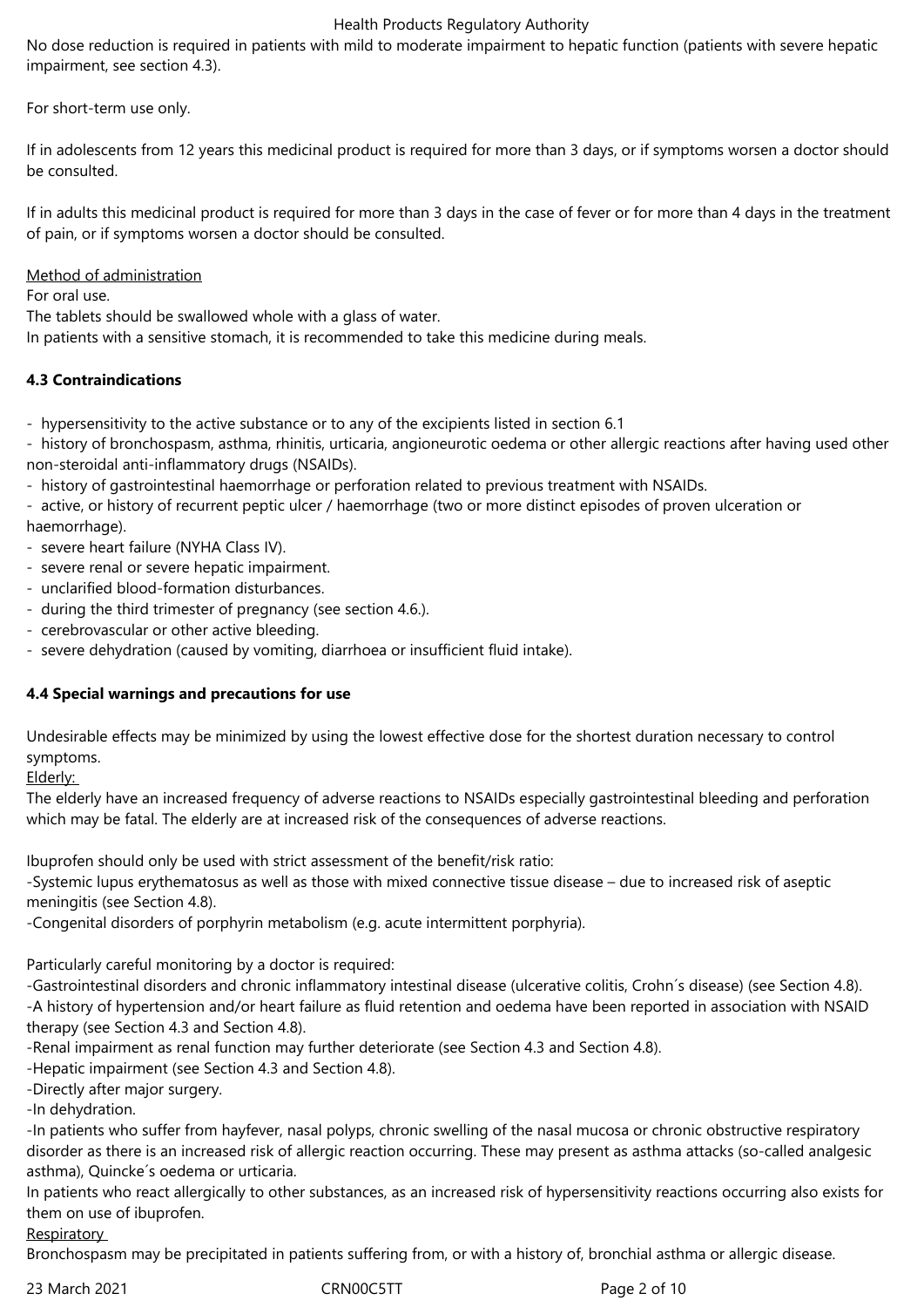## Other NSAIDs

Use with concomitant NSAIDs including cyclo-oxygenase-2 selective inhibitors should be avoided.

#### Gastrointestinal risks

Gastrointestinal bleeding, ulceration or perforation, which can fatal, have been reported with all. NSAIDs at any time during treatment, with or without warning symptoms or a previous history of serious gastrointestinal events.

The risk of gastrointestinal bleeding, ulceration or perforation is higher with increasing NSAID doses and in patients with a history of ulcer, particularly if complicated with haemorrhage or perforation (See Section 4.3), and in the elderly.

These patients should commence treatment on the lowest dose available. Combination therapy with protective agents (e.g. misoprostol or proton pump inhibitors), should be considered for these patients, and also for patients requiring concomitant low dose acetylsalicylic acid, or other drugs likely to increase gastrointestinal risk (see below and section 4.5).

Patients with a history of gastrointestinal toxicity, particularly with elderly, should report any unusual abdominal symptoms (especially gastrointestinal bleeding) particularly in the initial stage of treatment.

Caution should be advised in patients receiving concomitant medications which could increase the risk of ulceration or bleeding,such as oral corticosteroids, anticoagulants such as warfarin, selective serotonin-reuptake inhibitors or antiplatelet agents such as acetylsalicylic acid (see section 4.5).

When gastrointestinal bleeding or ulceration occurs in patients receiving ibuprofen, the treatment should be withdrawn. NSAIDs should be given with care to patients with a history of gastrointestinal disease (ulcerative colitis, Crohn's disease), as these conditions may be exacerbated (see section 4.8).

#### Dermatological effects:

Serious skin reactions, some of them fatal, including exfoliative dermatitis, Stevens-Johnson syndrome and toxic epidermal necrolysis, have been reported very rarely in association with the use of NSAIDs (see Section 4.8). Patients appear to be at highest risk of these reactions early in the course of therapy, the onset of the reaction occurring in the majority of cases within the first month of treatment. Acute generalisedexanthematous pustulosis (AGEP) has been reported in relation toibuprofen-containing products. Ibuprofen administration should be discontinued at the first appearance of skin rash, mucosal lesions, or any other signs of hypersensitivity.

Exceptionally, varicella can be at the origin of serious cutaneous and soft tissues infections complications. To date, the

contributing role of NSAIDs in the worsening of these infections cannot be ruled out. Thus, it is advisable to avoid use of

ibuprofen in case of varicella.

## Cardiovascular and cerebrovascular effects:

Caution (discussion with doctor or pharmacist) is required prior to starting treatment in patients with a history of hypertension and/or heart failure as fluid retention, hypertension and oedema have been reported in association with NSAID therapy. Clinical studies suggest that use of ibuprofen, particularly at a high dose (2400 mg/day) may be associated with a small increased risk of arterial thrombotic events (for example myocardial infarction or stroke). Overall, epidemiological studies do not suggest that low dose ibuprofen (e.g. ≤ 1200 mg/day) is associated with an increased risk of arterial thrombotic events. Patients with uncontrolled hypertension, congestive heart failure (NYHA II-III), established ischaemic heart disease, peripheral arterial disease, and/or cerebrovascular disease should only be treated with ibuprofen after careful consideration and high doses (2400 mg/day) should be avoided.

Careful consideration should also be exercised before initiating long-term treatment of patients with risk factors for cardiovascular events (e.g. hypertension, hyperlipidaemia, diabetes mellitus, smoking), particularly if high doses of ibuprofen (2400 mg/day) are required.

## Renal effects:

Ibuprofen may cause the retention of sodium, potassium and fluid in patients who have not previously suffered from renal disorders because of its effect on renal perfusion. This may cause oedema or even lead to cardiac insufficiency or hypertension in predisposed patients.

As with other NSAIDs, the prolonged administration of ibuprofen to animals has resulted in renal papillary necrosis and other pathological renal changes. In humans, there have been reports of acute interstitial nephritis with haematuria, proteinuria and occasionally nephrotic syndrome. Cases of renal toxicity have also been observed in patients in whom prostaglandins play a compensatory role in the maintenance of renal perfusion. In these patients, administration of NSAIDs may cause a dose-dependent reduction in prostaglandin formation and, secondarily, in renal blood flow, which may precipitate overt renal decompensation. Patients at greatest risk of suffering this reaction are those with renal dysfunction, heart failure, hepatic dysfunction, those taking diuretics and ACE inhibitors and the elderly. Discontinuation of NSAID treatment is generally followed by recovery to the pre-treatment state.

In general, the habitual use of analgesics, especially the combination of different analgesic drug substances, can lead to lasting renal lesions with the risk of renal failure (analgesic nephropathy).

# Paediatric population

23 March 2021 **CRNOOC5TT** Page 3 of 10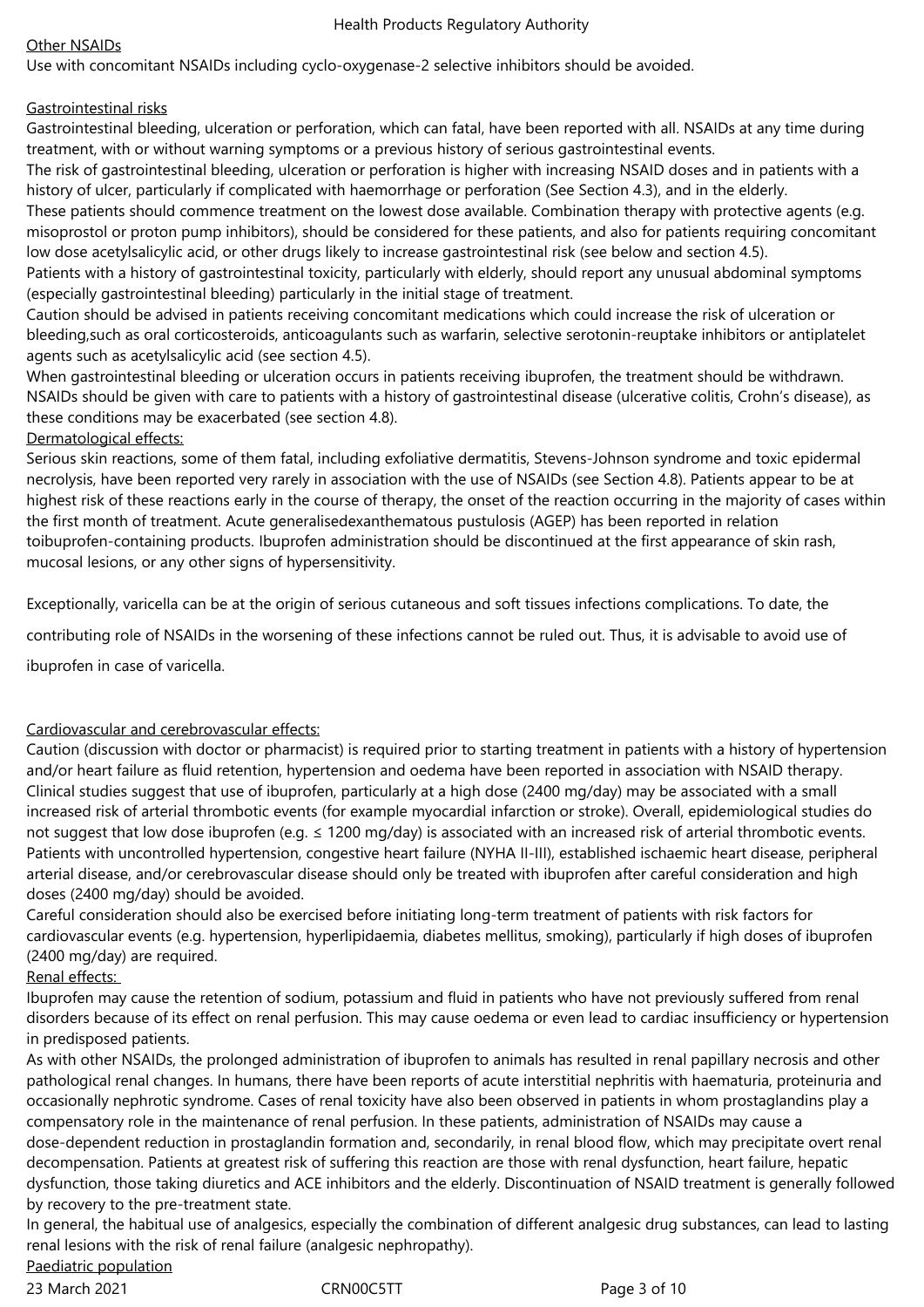There is a risk of renal impairment in dehydrated adolescents.

# Others:

Severe acute hypersensitivity reactions (for example anaphylactic shock) are observed very rarely. At the first signs of a hypersensitivity reaction after taking / administering ibuprofen therapy must be stopped. Medically required measures, in line with the symptoms, must be initiated by specialist personnel.

Ibuprofen may temporarily inhibit the blood-platelet function (thrombocyte aggregation). Patients with coagulation disturbances should therefore be monitored carefully.

In prolonged administration of ibuprofen, regular checking of the liver values, the kidney function, as well as of the blood count, is required.

Prolonged use of any type of painkiller, for headaches can make them worse. If this situation is experienced or suspected, medical advice should be obtained and treatment should be discontinued. The diagnosis of medication overuse headache (MOH) should be suspected in patients who have frequent or daily headaches despite (or because of) the regular use of headache medications.

Regarding female fertility, see section 4.6.

This medicinal product contains lactose. Patients with rare hereditary problems of galactose intolerance, or glucose- galactose malabsorption should not take this medication.

Through concomitant consumption of alcohol, active substance-related undesirable effects, particularly those that concern the gastrointestinal tract or the central nervous system, may be increased on use of NSAIDs.

Interference with serological testing:

-Bleeding time (may be prolonged for 1 day after discontinuation of treatment).

-Blood glucose concentration (may decrease).

-Creatinine clearance (may decrease).

-Hematocrit or haemoglobin (may decrease).

-Blood urea nitrogen concentrations and serum creatinine and potassium concentrations (may increase).

-With liver function tests: increased transaminase values.

# Masking of symptoms of underlying infections

Ibuprofen can mask symptoms of infection, which may lead to delayed initiation of appropriate treatment and thereby worsening the outcome of the infection. This has been observed in bacterial community acquired pneumonia and bacterial complications to varicella. When Ibuprofen is administered for fever or pain relief in relation to infection, monitoring of infection is advised. In non-hospital settings, the patient should consult a doctor if symptoms persist or worsen.

# **4.5 Interaction with other medicinal products and other forms of interactions**

Ibuprofen (like other NSAIDS) should only be taken with caution with the following medicinal products:

- *Anticoagulants*: NSAIDs may enhance the effect of anticoagulants, such as warfarin (see section 4.4).

- *Antiplatelet agents and selective serotonin reuptake inhibitors (SSRIs):* increased risk of gastrointestinal bleeding (see section 4.4).

- *Acetylsalicylic acid:* Concomitant administration of ibuprofen and acetylsalicylic acid is not generally recommended because of the potential of increased adverse effects.

Experimental data suggest that ibuprofen may competitively inhibit the effect of low dose acetylsalicylic acid on platelet aggregation when they are dosed concomitantly. Although there are uncertainties regarding extrapolation of these data to the clinical situation, the possibility that regular, long-term use of ibuprofen may reduce the cardioprotective effect of low-dose acetylsalicylic acid cannot be excluded. No clinically relevant effect is considered to be likely for occasional ibuprofen use (see section 5.1).

- *Corticosteroids:* increased risk of gastrointestinal ulceration or bleeding (see section 4.4).

-*Other NSAIDs:* The concomitant administration of several NSAIDs may increase the risk of gastrointestinal ulcers and bleeding due to a synergist effect. The concomitant use of ibuprofen with other NSAIDs should therefore be avoided (see section 4.4). -*Methotrexate:* NSAIDs inhibit the tubular secretion of methotrexate and certain metabolic interactions may occur resulting in decreased clearance of methotrexate. The administration of Ibuprofen within 24 hours before or after administration of methotrexate may lead to an elevated concentrations of methotrexate and an increase in its toxic effect. Therefore, concomitant use of NSAIDs and high doses of methotrexate should be avoided. Also, the potential risk of interactions in low dose treatment with methotrexate should be considered, especially in patients with impaired renal function. In combined treatment, renal function should be monitored.

-*Mifepristone:* If NSAIDsare used within 8-12 days after the mifepristone administration, they may decrease the effect of mifepristone.

23 March 2021 **CRNOOC5TT** Page 4 of 10 -*Digoxin, phenytoin and lithium:* The concomitant use of ibuprofen with digoxin, phenytoin or lithium preparations may increase serum levels of these medicinal products. A check of serum-digoxin, serum-phenytoin and serum-lithium levels is not as a rule required on correct use (over 3-4 days maximum).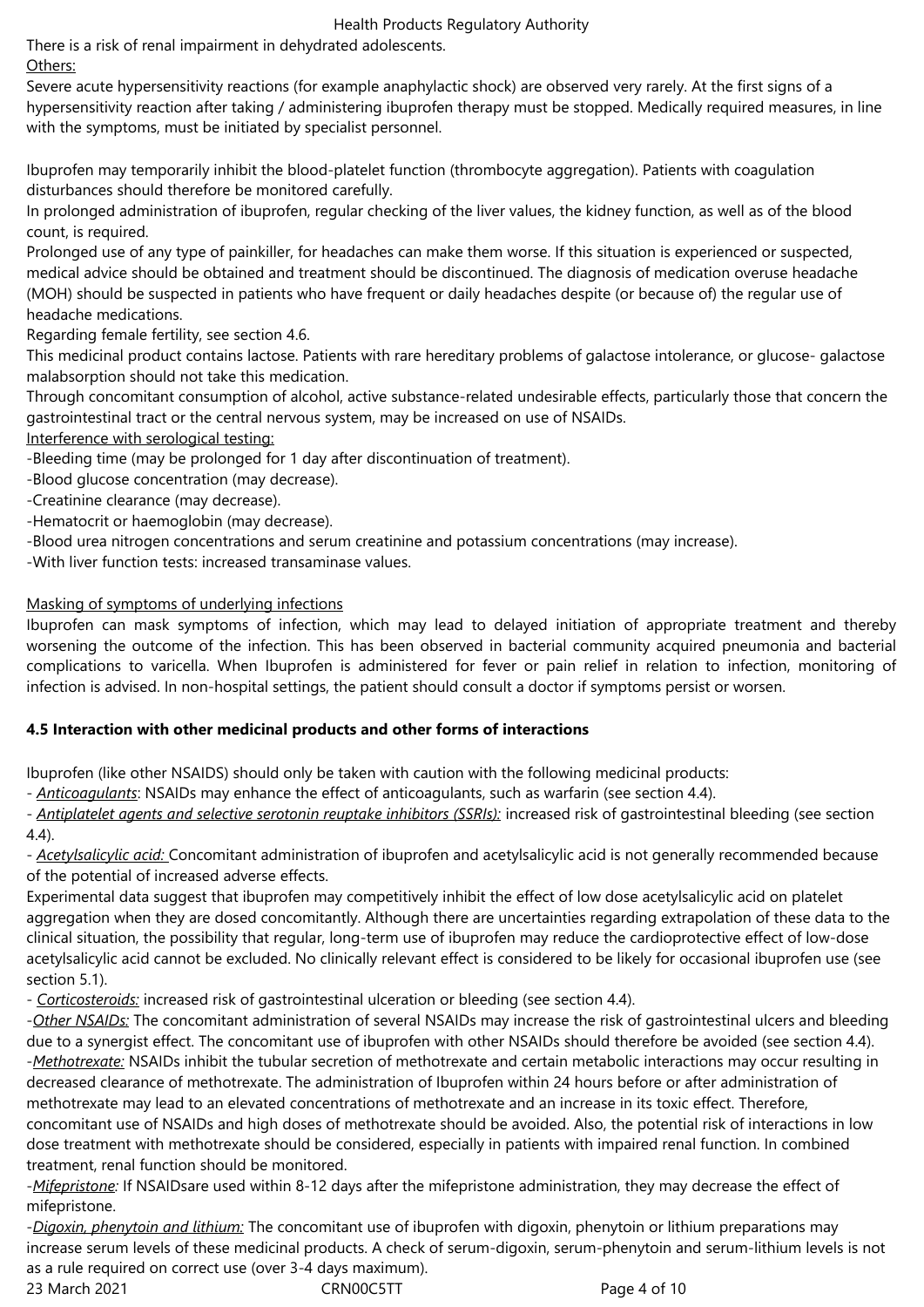-*Probenecid and sulfinpyrazone:*Medicinal products that contain probenecid or sulfinpyrazone may delay the excretion of ibuprofen.

-*Quinolone antibiotics:* Animal data indicate that NSAIDs can increase the risk of convulsion associated with quinolone antibiotics. Patients taking NSAIDs and quinolones may have an increased risk of developing convulsions.

-*CYP2C9 Inhibitors:* Concomitant administration of ibuprofen with CYP2C9 inhibitors may increase the exposure to ibuprofen (CYP2C9 substrate). In a study with voriconazole and fluconazole (CYP2C9 inhibitors), an increased S(+)-ibuprofen exposure by approximately 80 to 100% has been shown. Reduction of the ibuprofen dose should be considered when potent CYP2C9 inhibitors are administered concomitantly, particularly when high-dose ibuprofen is administered with either voriconazole or fluconazole.

-*Sulphonylureas*: NSAIDs may enhance the effect of sulphonylureas. In the case of simultaneous treatment, monitoring of blood glucose levels is recommeded.

-*Ciclosporin*: the risk of a kidney-damaging effect due to ciclosporin is increased through the concomitant administration of certain non-steroidal anti-inflammatory drugs. This effect also cannot be ruled out for a combination of ciclosporin with ibuprofen.

-*Tacrolimus:*The risk of nephrotoxicity is increased if the two medicinal products are administered concomitantly.

-*Zidovudine*: There is evidence of an increased risk of haemarthrosis and haematomas in HIV positive haemophilia patients who take zidovudine and ibuprofen concomitantly.

-*Aminoglycosides:* NSAIDs can reduce the excretion of aminoglycosides andincrease their toxicity.

-*Herbal extracts:*Ginkgo biloba may potentiate the risk of bleeding with NSAIDs.

-*Diuretics, ACE inhibitors, beta-receptor blocking medicines and angiotensin-II antagonists:* NSAIDs may reduce the effect of diuretics and other antihypertensive drugs. In some patients with compromised renal function (e.g. dehydrated patients or elderly patients with compromised renal function) the co-administration of an ACE inhibitor, beta-receptor blocking medicines or angiotensin-II antagonists and agents that inhibit cyclooxygenase may result in further deterioration of renal function, including possible acute renal failure, which is usually reversible. Therefore, the combination should be administered with caution, especially in the elderly. Patients should be adequately hydrated and consideration should be given to monitoring of renal function after initiation of concomitant therapy, and periodically thereafter.

The concomitant administration of ibuprofen and potassium-sparing diuretics may lead to hyperkalaemia.

-*Cholestyramine*: Concomitant treatment with cholestyramine and ibuprofen results in prolonged and reduced (25%) absorption of ibuprofen. The medicinal products should be administered with at least two hours interval.

-*Alcohol:*the use of ibuprofen in individuals with chronic alcohol consumption (14-20 drinks/week or more) should be avoided due to increased risk of significant central nervous system and GI adverse effects, including bleeding .

-*Pentoxifylline:* In patients receiving ibuprofen in combination with pentoxifylline may increase the risk of bleeding, it is recommended to monitor bleeding time.

# **4.6 Fertility, pregnancy and lactation**

## *Pregnancy*

Inhibition of prostaglandin synthesis may adversely affect the pregnancy and/or the embryo/foetal development. Data from studies epidemiological suggest an increased risk of miscarriage and of cardiac malformation and gastroschisis after use of a prostaglandin synthesis inhibitor in early pregnancy. The absolute risk for cardiovascular malformation was increased from less than 1% up to approximately 1.5%. The risk is believed to increase with dose and duration of the therapy.

In animals, administration of a prostaglandin synthesis inhibitor has been shown to result in increased pre and post-implantation loss and embryo-foetal lethality. In addition, increased incidences of various malformations, including cardiovascular, have been reported in animals given a prostaglandin synthesis inhibitor during the organogenetic period. During the first and second trimester of pregnancy, ibuprofen should not be given unless clearly necessary. If Ibuprofen is used by a woman attempting to conceive, or during the first and second trimester of pregnancy, the dose should be kept as low duration of treatment as short as possible.

During the third trimester of pregnancy, all prostaglandin synthesis inhibitors -may expose the foetus to:

-Cardio-pulmonary toxicity (with premature closure of the ductus arteriosus and pulmonary hypertension);

-Renal dysfunction, which may progress to renal failure with oligohydroamniosis.

-may exposure the mother and the neonate, at the end of the pregnancy, to:

-Possible prolongation of bleeding time, an antiaggregant effect which may occur even at very low doses;

-Inhibition of uterine contractions, resulting in delayed or prolonged labour.

Consequently, Ibuprofen is contraindicated during the third trimester of pregnancy (see section 4.3.).

## *Breastfeeding*

Ibuprofen and its metabolites pass only in low concentrations into breast milk. Since harmful effects to infants have not become known to date, an interruption of breast-feeding is usually not necessary during short-term treatment with ibuprofen at the recommended dose.

*Fertility*

23 March 2021 **CRN00C5TT** Page 5 of 10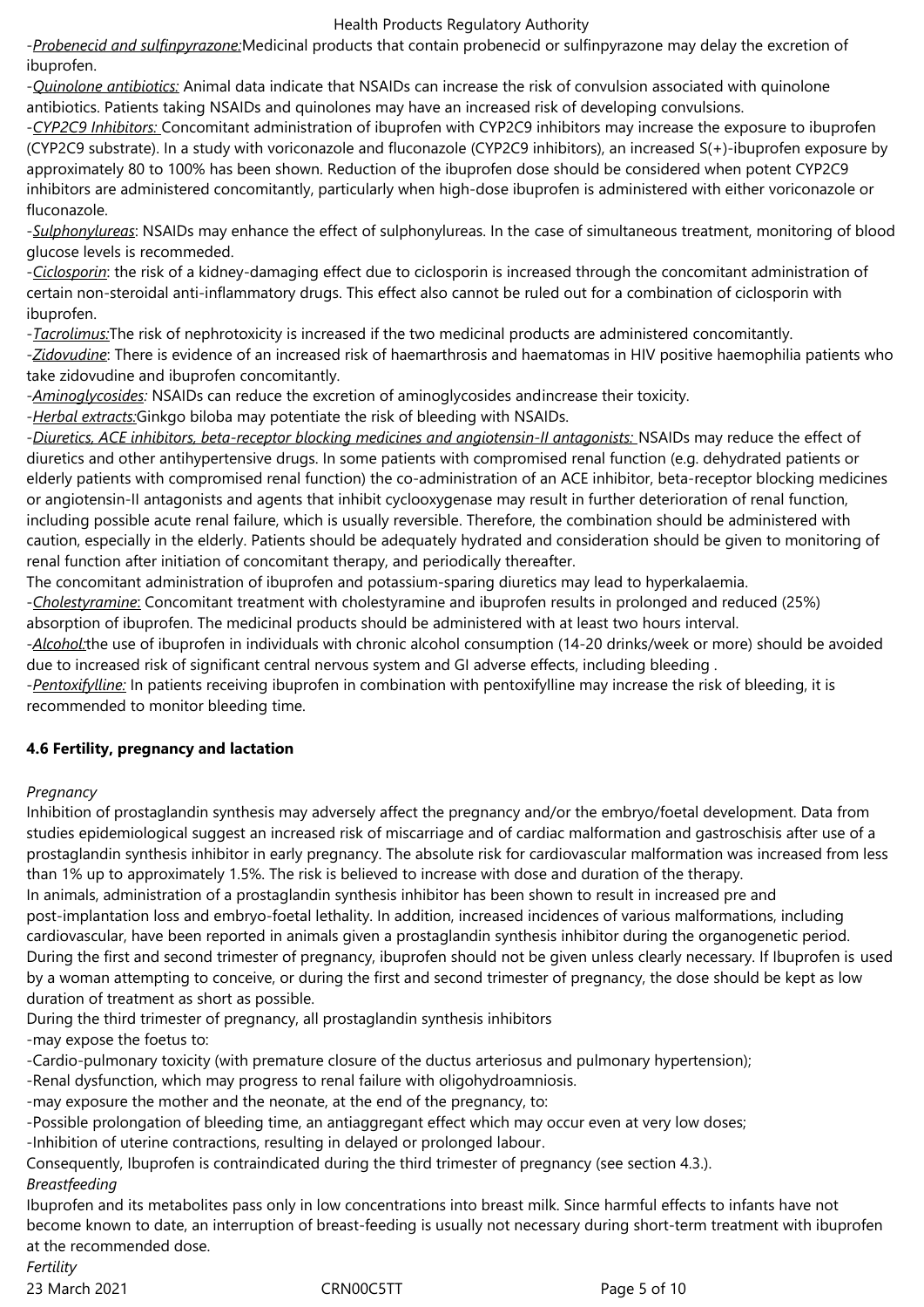There is some evidence that drugs which inhibit cyclooxygenase/ prostaglandin synthesis may cause impairment of female fertility by an effect on ovulation. This is reversible upon withdrawal of treatment.

## **4.7 Effects on ability to drive and use machines**

If taken as recommended ibuprofen has generally negligible influence on the ability to drive and use machinery. As undesirable effects such as tiredness, dizziness and visual disturbances may occur on use of ibuprofen, the ability to react and the ability to take part actively in road traffic and to operate machines may be impaired in isolated cases. This applies to a greater extent in combination with alcohol.

## **4.8 Undesirable effects**

Clinical studies suggest that use of ibuprofen, particularly at a high dose (2400 mg/day) may be associated with a small increased risk of arterial thrombotic events (for example myocardial infarction or stroke) (see section 4.4). The most commonly observed adverse events are gastrointestinal in nature. Peptic ulcers, perforation or GI bleeding, sometimes fatal, particularly in the elderly may occur (see section 4.4). Nausea, vomiting, diarrhoea, flatulence, constipation, dyspepsia, abdominal pain, melena, hematemesis*,* ulcerativestomatitis, exacerbation of colitis and Crohn's disease (see section 4.4) have been reported following administration Less frequently, gastritis has been observed. Particularly the risk of gastrointestinal bleeding occurring is dependent on the dose range and the duration of use.Oedema, hypertension and cardiac failure have been reported in association with NSAIDs treatment.

The list of the following undesirable effects comprises all undesirable effects that have become known under treatment with ibuprofen, also those under high-dose long-term therapy in rheumatism patients. The stated frequencies, which extend beyond very rare reports, refer to the short-term use of daily doses up to a maximum of 1200 mg ibuprofen for oral dosage forms and a maximum of 1800 mg for suppositories.

With the following adverse drug reactions, it must be accounted for that they are predominantly dose-dependent and vary interindividually.

The following frequencies are taking as a basis when evaluating undesirable effects:

Very common ( $\geq 1/10$ ),

Common (≥ 1/100, < 1/10),

Uncommon (≥ 1/1000, < 1/100),

Rare (≥ 1/10,000, < 1/1,000),

Very rare (< 1/10,000),

Not known (cannot be estimated from the available data).

## Infections and infestations:

Very rare: exacerbation of infection-related inflammations (e.g. development of necrotising fasciitis) coinciding with the use of NSAIDs has been described. This is possibly associated with the mechanism of action of the non-steroidal anti-inflammatory drugs.

If signs of an infection occur or get worse during use of ibuprofen, the patient is therefore recommended to go to a doctor without delay. It is to be investigated whether there is an indication for an antiinfective/antibiotic therapy.

Very rare: the symptoms of aseptic meningitis with neck stiffness, headache, nausea, vomiting, fever or consciousness clouding has been observed under ibuprofen. Patients with autoimmune disorders (SLE, mixed connective-tissue disease) appear to be predisposed.

## Blood and lymphatic system disorders:

Very rare: disturbances of blood formation (thrombocytopenia, leukopenia, pancytopenia, agranulocytosis or anaemia). The first signs may be fever, sore throat, superficial wounds in the mouth, flu-like symptoms, severe fatigue, nasal and skin bleeding. In such cases, the patient should be advised to discontinue the medicinal product immediately, to avoid any self-medication with analgesics or antipyretics and to consult a physician.

The blood count should be checked regularly in long-term therapy.

Immune system disorders:

Uncommon: hypersensitivity reactions with skin rashes and itching, as well as asthma attacks (possibly with drop in blood pressure). The patient is to be instructed to inform a doctor at once and no longer to take ibuprofen in this case.

Very rare: severe general hypersensitivity reactions. They may present as face oedema, swelling of the tongue, swelling of the internal larynx with constriction of the airways, respiratory distress, racing heart, drop in blood pressure up to life-threatening shock.

If one of these symptoms occurs, which can happen even on first use, the immediate assistance of a doctor is required. Psychiatric disorders:

Very rare: psychotic reaction, depression.

Nervous system disorders:

Uncommon: central nervous disturbances such as sleeplessness, headache, dizziness, agitation, irritability or tiredness.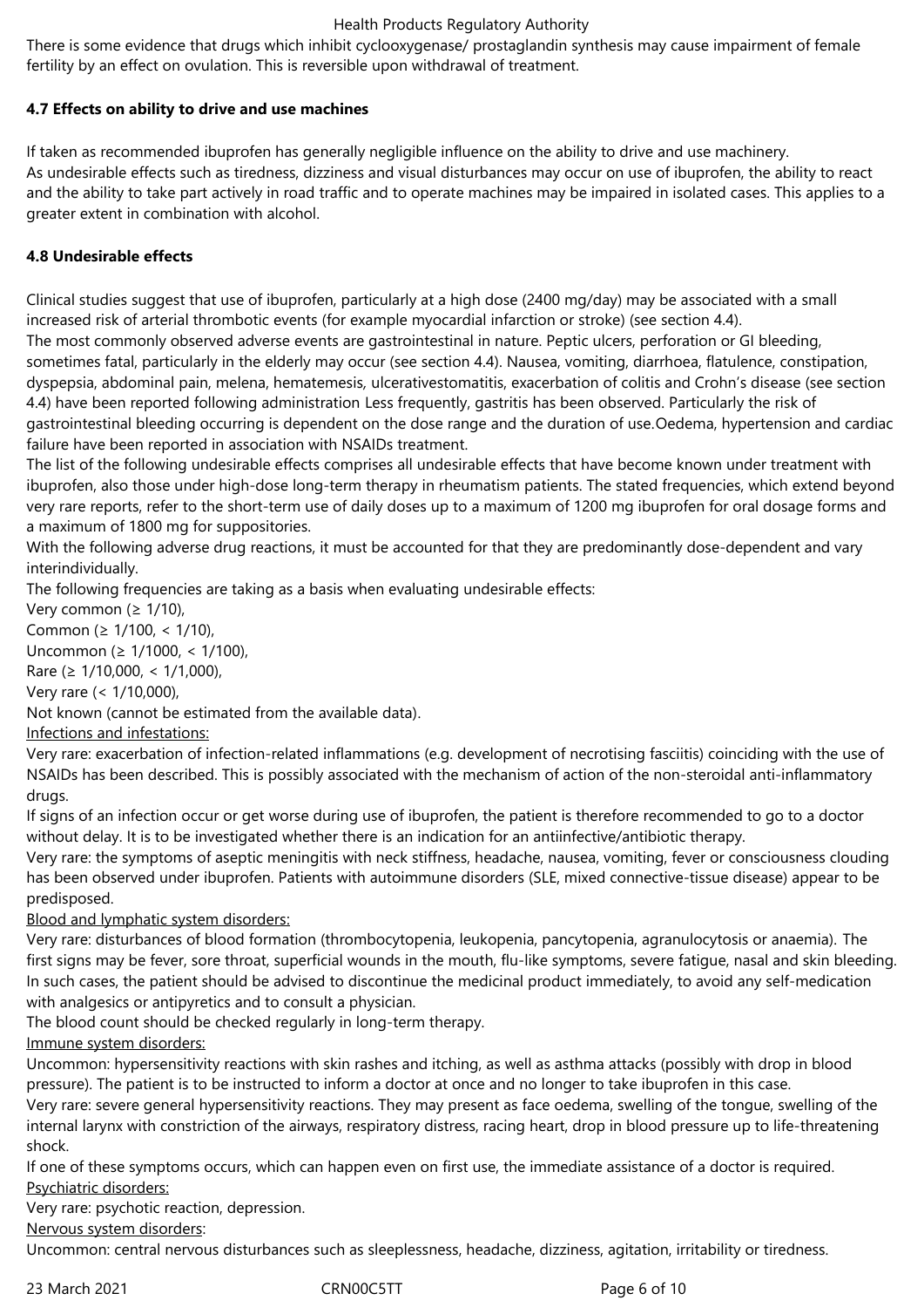discontinue ibuprofen. Rare: reversible toxic amblyopia. Ear and labyrinth disorders: Rare: tinnitus, hearing disorders. Cardiac disorders: Very rare: palpitation, heart failure, myocardial infarction Vascular disorders Very rare: arterial hypertension Gastrointestinal disorders: Common: gastrointestinal complaints such as pyrosis, abdominal pain, nausea, vomiting, flatulence, diarrhoea, constipation and slight gastro-intestinal blood losses that may cause anaemia in exceptional cases. Uncommon: gastrointestinal ulcers, potentially with bleeding and perforation. Ulcerative stomatitis, exacerbation of colitis and Crohn's disease (see section 4.4), gastritis. Very rare: oesophagitis, pancreatitis, formation of intestinal, diaphragm-like strictures. The patient is to be instructed to withdraw the medicinal product and to go to a doctor immediately if relatively severe pain in the upper abdomen or melaena or haematemesis occurs. Hepatobiliary disorders Very rare: hepatic damage, particularly in long-term therapy, hepatic dysfunction, hepatic failure, acute hepatitis and jaundice. Skin and subcutaneous tissue disorders:

Uncommon: skin rash, urticaria, pruritus, purpura (including allergic purpura).

Very rare: Bullous reactions including Stevens-Johnson Syndrome and toxic epidermal necrolysis, erythema multiforme, alopecia, photosensitivity reactions and allergic vasculitis. In exceptional cases, severe skin infections and soft tissue complications in varicella infection.

Not known: Drug reaction with eosinophilia and systemic symptoms (DRESS syndrome), acute generalised exanthematous pustulosis (AGEP).

Photosensitivity reactions.

Renal and urinary disorders:

Rare: renal tissue damage (papillary necrosis), particularly in long-term therapy, increased serum uric acid concentration in the blood, increased urea concentration in the blood.

Very rare: reduced urinary excretion and formation of oedemas, particularly in patients with arterial hypertension or renal insufficiency, nephrotic syndrome, interstitial nephritis that may be accompanied by acute renal insufficiency.

Renal function should therefore be checked regularly.

Reporting of suspected adverse reactions

Reporting suspected adverse reactions after authorisation of the medicinal product is important. It allows continued monitoring of the benefit/risk balance of the medicinal product. Healthcare professionals are asked to report any suspected adverse reactions via

HPRA Pharmacovigilance Earlsfort Terrace IRL - Dublin 2 Tel: +353 1 6764971 Fax: +353 1 6762517 Website: www.hpra.ie e-mail: medsafety@hpra.ie

## **4.9 Over[dose](http://www.hpra.iee-mail/)**

#### *Sympto[ms](mailto:medsafety@hpra.ie)*

Most patients who have ingested clinically important amounts of NSAIDs will develop no more than nausea, vomiting, epigastric pain, or more rarely, diarrhoea. Tinnitus, headache, dizziness, vertigo and gastrointestinal bleeding may also occur. In more serious poisoning, toxicity is seen in the central nervous system, manifesting as drowsiness, occasionally excitation and disorientation or coma. Occasionally patients develop convulsions. Children may also develop myoclonic cramps. In serious poisoning metabolic acidosis may occur and the prothrombin time/INR may be prolonged, probably due to the actions of circulating clotting factors. Acute renal failure, liver damage, hypotension, respiratory depression and cyanosis may occur. Exacerbation of asthma is possible in asthmatics. In serious poisoning metabolic acidosis may occur.

23 March 2021 **CRNOOC5TT** Page 7 of 10 *Treatment*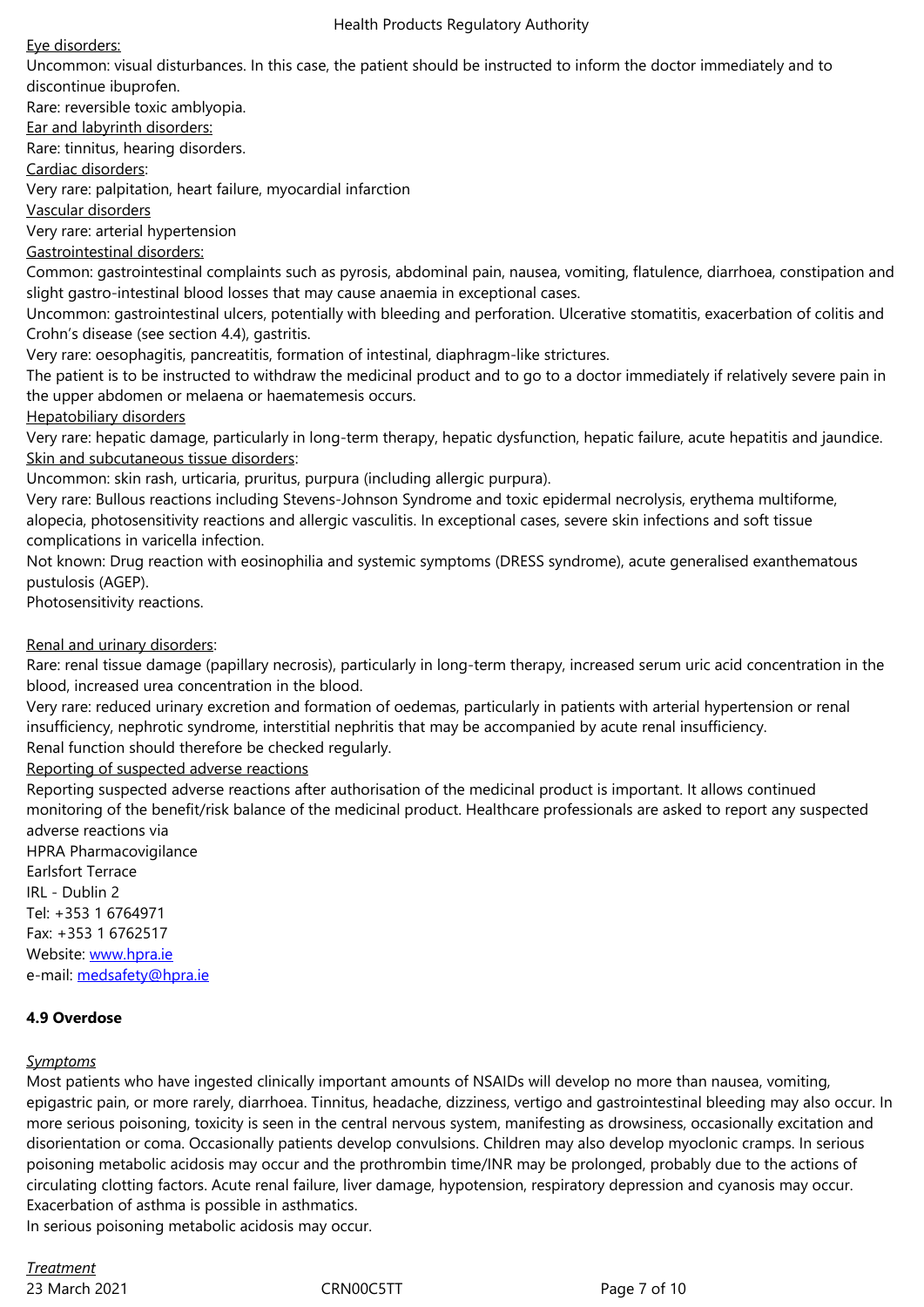## Patient should immediately be transferred to a hospital.

Treatment should be symptomatic and supportive and include the maintenance of a clear airway and monitoring of cardiac and vital signs until stable. Gastric emptying or oral administration of activated charcoal is indicated if the patient presents within one hour of the ingestion of more than 400 mg per kg of body weight. If the ibuprofen has already been absorbed, alkaline substances should be administered to promote the excretion of the acid ibuprofen in the urine. If frequent or prolonged, convulsions should be treated with intravenous diazepam or lorazepam. Other measures may be indicated by the patient's clinical condition. Bronchodilators should be given for asthma. No specific antidote is available. Renal and liver function should be closely monitored.

#### **5 PHARMACOLOGICAL PROPERTIES**

#### **5.1 Pharmacodynamic properties**

Pharmacotherapeutic group:Anti-inflammatory and anti-rheumatic products, non-steroids, propionic acid derivates, ATC code: M01AE01

Ibuprofen is a non-steroidal anti-inflammatory drug that, in conventional animal-experiment inflammation models, has proven to be effective, probably through prostaglandin synthesis inhibition. In humans, ibuprofen has an antipyretic effect, reduces inflammatory-related pain and swelling. Furthermore, ibuprofen reversibly inhibits ADP- and collagen-induced platelet aggregation.

Experimental data suggest that ibuprofen may competitively inhibit the effect of low dose acetylsalicylic acid on platelet aggregation when they are dosed concomitantly. Some pharmacodynamic studies show that when single doses of ibuprofen 400 mg were taken within 8 h before or within 30 min after immediate release acetylsalicylic acid dosing (81 mg), a decreased effect of acetylsalicylic acid on the formation of thromboxane or platelet aggregation occurred. Although there are uncertainties regarding extrapolation of these data to the clinical situation, the possibility that regular, long-term use of ibuprofen may reduce the cardioprotective effect of low-dose acetylsalicylic acid cannot be excluded. No clinically relevant effect is considered to be likely for occasional ibuprofen use (see section 4.5).

#### **5.2 Pharmacokinetic properties**

#### Absorption:

Ibuprofen administered orally is absorbed quickly with approximately 80% in the gastrointestinal tract. Maximum plasma concentrations are reached (T-max) 1-2 hours after administration.

The administration of ibuprofen together with food delays the Tmax (from  $\pm$  2 h fasted to  $\pm$  3 h after eating), although this has no effect on the magnitude of absorption.

## Distribution:

The estimated volume of distribution of ibuprofen after oral administration is 0.1 to 0.2 L/kg, with an extensively bound to plasma proteins around 99%.

#### Biotransformation:

Ibuprofen is rapidly metabolised in the liver by hydroxylation and carboxylation of the isobutyl group through CYP2C9 and CYP2C8, to two primary inactive. These together with unmetabolized ibuprofen, are excreted by the kidney either as such or as conjugates.

## Elimination:

Ibuprofen is excreted by the kidney and is complete 24 hours after the last dose. Approximately 10% is eliminated unaltered and 90% is eliminated as inactive metabolites, mainly as glucuronides.

# Special populations

23 March 2021 **CRNOOC5TT** Page 8 of 10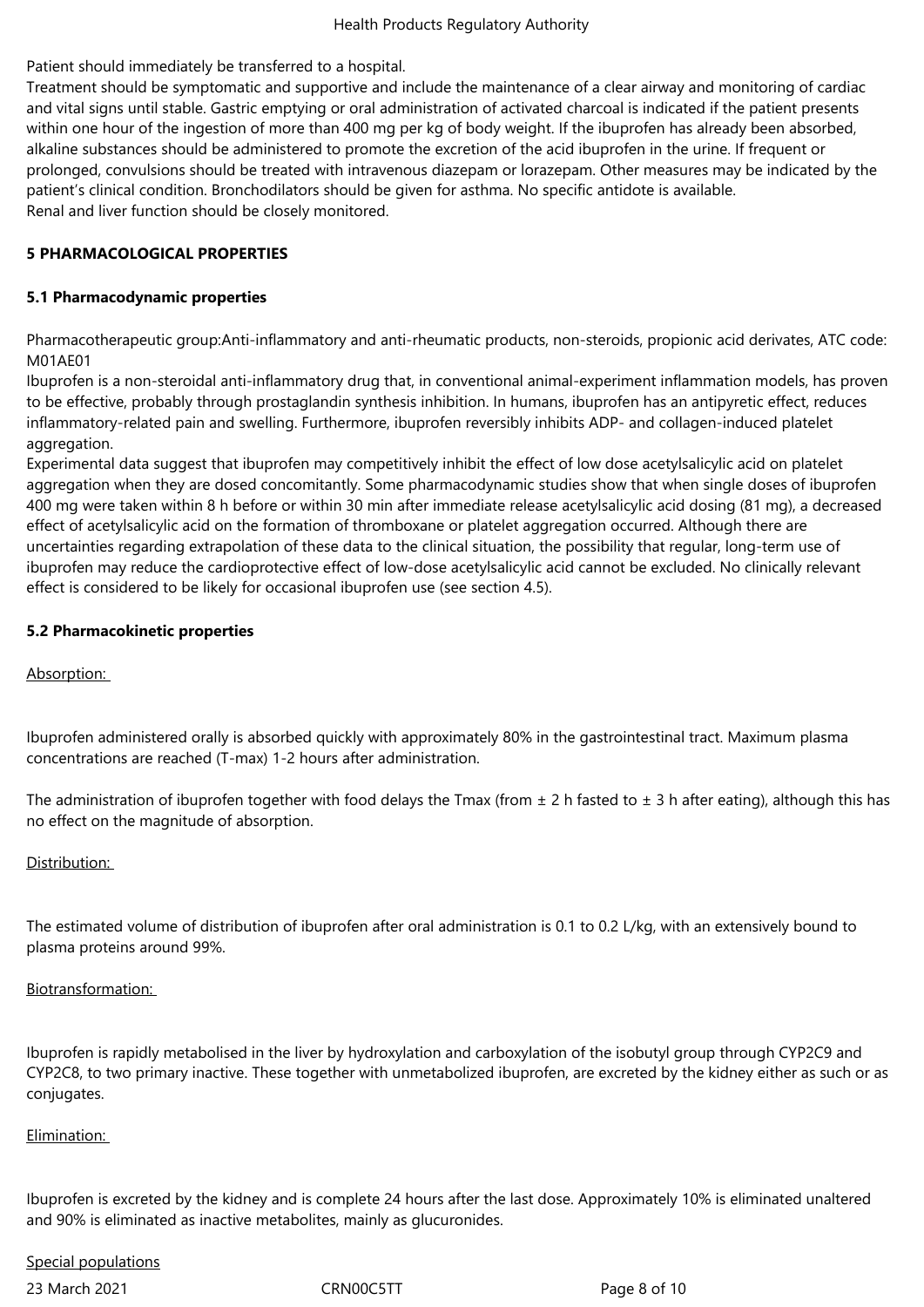#### *Elderly*

Given that no renal impairment exists, there are only small, clinically insignificant differences in the pharmacokinetic profile and urinary excretion between young and elderly.

#### *Children*

The systemic exposure of ibuprofen following weight adjusted therapeutic dosage (5 mg/kg to 10 mg/kg bodyweight) in children aged 1 year or over, appears similar to that in adults.

#### *Renal impairment*

For patients with mild renal impairment increased unbound (S)-ibuprofen, higher AUC values for (S)- ibuprofen and increased enantiomeric AUC (S/R) ratios as compared with healthy controls have been reported.

In end-stage renal disease patients receiving dialysis the mean free fraction of ibuprofen was about 3% compared with about1% in healthy volunteers. Severe impairment of renal function may result in accumulation of ibuprofen metabolites. The significance of this effect is unknown. The metabolites can be removed by haemodialysis (see sections 4.2, 4.3 and 4.4).

#### *Hepatic impairment*

Alcoholic liver disease with mild to moderate hepatic impairment did not result in substantially altered pharmacokinetic parameters.

In cirrhotic patients with moderate hepatic impairment (Child Pugh's score 6-10) treated with racemic ibuprofen an average 2-fold prolongation of the half-life was observed and the enantiomeric AUC ratio (S/R) was significantly lower compared to healthy controls suggesting an impairment of metabolic inversion of (R)-ibuprofen to the active (S)-enantiomer (see sections 4.2, 4.3 and 4.4).

#### **5.3 Preclinical safety data**

The sub chronic and chronic toxicity of ibuprofen in animal trials showed up mainly in the form of lesions and ulcers in the gastrointestinal tract. In vitro and in vivo studies gave no clinically relevant evidence of a mutagenic potential of ibuprofen. In studies in rats and mice no evidence of carcinogenic effects of ibuprofen was found. Ibuprofen led to an inhibition of ovulation in rabbits and impaired implantation in various animal species (rabbit, rat, mouse).

Experimental studies in rat and rabbit have shown that ibuprofen crosses the placenta. Following administration of maternotoxic doses, an increased incidence of malformations (ventricular septal defects) occurred in the progeny of rats. The active substance ibuprofen may show an environmental risk for the aquatic environment, especially to fish.

#### **6 PHARMACEUTICAL PARTICULARS**

#### **6.1 List of excipients**

23 March 2021 **CRN00C5TT** Page 9 of 10 Core Hypromellose Croscarmellose sodium Lactose monohydrate Microcrystalline cellulose Pregelatinized maize starch Colloidal anhydrous silica Magnesium stearate **Coating** Hypromellose Titanium dioxide (E-171) Talc Propylene glycol (E-1520)